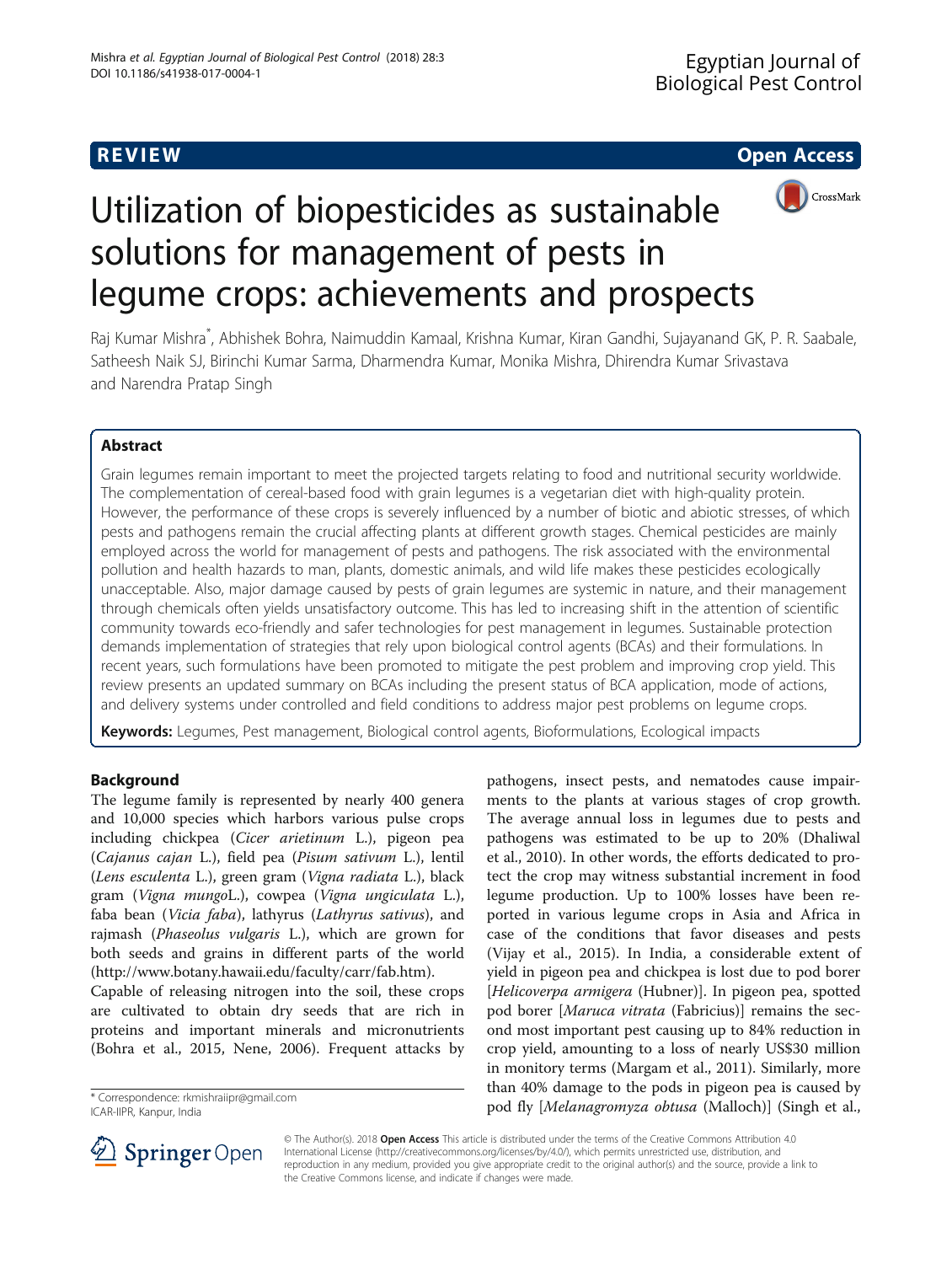[2013](#page-9-0)). The other pathogens that plague legume production include wilt, dry root rot, Phytophthora blight, collar rot, stem/white rot, Macrophomina blight, and yellow vein mosaic virus (YVMV). Losses caused by wilt in legumes may vary from 0 to 100% depending on the crop stage (Pande et al., [2013\)](#page-9-0).

Besides being an expensive affair, the application of hazardous pesticides has detrimental effects on the environment, negatively impacting upon soil fertility and soil microfauna. Also, extended use of chemical pesticides not only often causes to the development of resistance (to pesticides) in insect pests, pathogens, and nematodes but also leads to carcinogenic, teratogenic, and mutagenic effects in human and animals as well. A range of strategies aiming to contain various pests and pathogens of grain legumes are currently available, which includes development of resistant varieties, genetically engineered plants, and use of pesticides and cultural and physical methods.

This review offers an update on the current status of biological control applications especially microbial organisms and their formulations in crops with an emphasis on legume crops. Future prospects of sustainable use of biological control agents (BCAs) to improve performance of legume crops are also discussed.

# Status of biological control agent (BCA) research and development

An increase in selection pressure consequent to indiscriminate application of chemical pesticides leads to emergence of pesticide resistance. In such conditions, alternate options of pest/disease management are much sought. During the past two decades, an urgent need was realized for management strategies that are safe vis-a-vis the environment and the land. Farmers are shifting towards eco-friendly technology for the management of pests, i.e., BCAs or BCA-based formulations, referred to as biopesticides. Examples include Trichoderma spp., Pseudomonas spp., Bacillus spp., Agrobacterium radiobacter, nonpathogenic Fusarium spp., Coniothyrium spp. and Aspergillus niger, Bacillus thuringiensis (Bt), Metarhizium spp., Beauveria bassiana, and nuclear polyhedrosis virus (NPVs), which are popularly used in plant protection (Keswani et al. [2015;](#page-8-0) Mishra et al., [2015](#page-9-0)). According to a recent report (NAAS, [2013\)](#page-9-0), nearly 1400 BCA products were sold and 175 biopesticide active ingredients and 700 products were registered worldwide for their commercialization. In India, only 15 biopesticides have been registered so far under the Insecticides Act 1968 (Table 1). A growing body of research articles report on the identification and efficacy of different BCAs against a number of pests and pathogens; however, their slow embrace is evident from the fact that only 2% biopesticides are currently used for crop protection worldwide.

Table 1 Biopesticides registered in India (Anonymous, [2014\)](#page-8-0)

| S. no. | Name of the biopesticide                   | Use for                                              |  |
|--------|--------------------------------------------|------------------------------------------------------|--|
| 1.     | Bacillus thuringiensis var.<br>israelensis | Diamondback moths                                    |  |
| 2.     | Bacillus thuringiensis var. kurstaki       | Diamondback moths                                    |  |
| 3.     | Bacillus thuringiensis var. galleriae      | Helicoverpa armigera                                 |  |
| 4.     | Bacillus sphaericus                        | Diamondback moths                                    |  |
| 5.     | B. firmus                                  | Diamondback moths                                    |  |
| б.     | Trichoderma viride                         | Root rots and wilts                                  |  |
| 7.     | Trichoderma harzianum                      | Root rots and wilts                                  |  |
| 8.     | Pseudomonas fluorescens                    | Bacterial and fungal<br>pathogen                     |  |
| 9.     | Beauveria bassiana                         | Mango hoppers and mealy<br>bugs and coffee pod borer |  |
| 10.    | NPV of Helicoverpa armigera                | Helicoverpa on chickpea                              |  |
| 11.    | NPV of Spodoptera litura                   | Spodoptera litura                                    |  |
| 12.    | Neem based biopesticides                   | Insect white fly                                     |  |
| 13.    | Cymbopogon                                 | Insect                                               |  |
| 14.    | H. bacteriophora                           | <b>Borers</b>                                        |  |
| 15.    | Trichogramma parasitoid                    | Sugarcane borers                                     |  |

On the positive side, the usage of BCAs has witnessed an increasing trend (Ranga Rao et al., [2007;](#page-9-0) Singh et al., [2012\)](#page-9-0). The rise is notably high at international level. Though literature on BCAs is growing worldwide (Fig. [1](#page-2-0)), the filing of patents on BCA technology is not in sync with the number of publications.

Development of a stable and economically viable bioformulation remains central to biological control. Of the various carrier-based formulations available worldwide, alginate pellet- and talc-based formulations of BCAs have emerged as the most important carrier for the application in the management of crop diseases (Lewis et al., [1985\)](#page-9-0). During initial phase of biological control development, it was viewed as an interaction of a single BCA with a pathogen in the rhizosphere (Wilson and Backman, [1999](#page-10-0)). Still, the majority of the reports on BCA document one target disease. This, however, has yielded inconsistent performance given that a single agent might not remain active in all soil conditions. Integrating microbes in a biological control formulation may serve as more effective management strategy in longer term (Duffy and Weller, [1995](#page-8-0)). Few biological control formulations based on combination of two or more BCAs are available in the market. Notwithstanding their significant role in sustainable agriculture, consortia-based formulations have not received adequate attention. Production of BCAs for sustainable agriculture relies on cost-effectiveness of the procedure and viability of a potential strain. Further, enabling mass production with high level of microbial count and viability also assumes greater significance.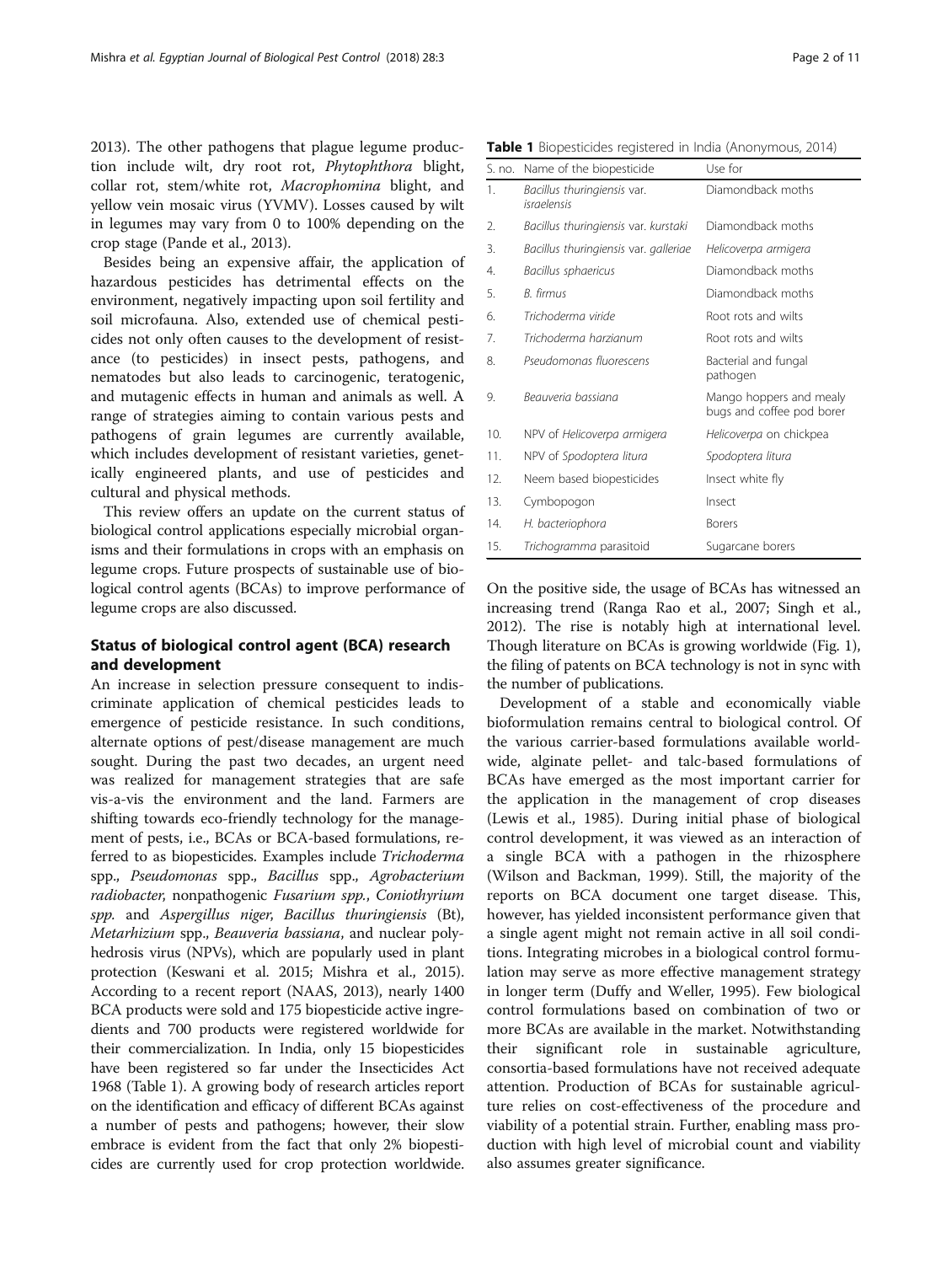<span id="page-2-0"></span>

## Mechanism of BCAs

BCAs interact with a variety of factors to control diseases and insect pests of crop plants. Therefore, an improved understanding of the BCA mechanisms can facilitate optimization of control in addition to permitting search for more efficient strains. Also, knowledge about the mechanisms underlying BCA-driven pest management may allow us to select and construct the BCAs with greater effectiveness. Studied by different researchers (Adams, [1990](#page-8-0); Lo et al., [1998\)](#page-9-0), these mechanisms encompass (i) antibiosis, (ii) competition, (iii) mycoparasitism/hyperparasitism, and (iv) induced resistance.

#### Antibiosis

The production of biochemicals by one microorganism that inhibits the growth of other organisms is known as antibiosis. Antibiotics generated by BCAs serve in different ways in order to minimize pests and pathogens. Production of multiple antibiotics probably helps suppress diverse microbial competitors, some of which are likely to be plant pathogens. More recently, *Pseudomonas* putida WCS358r strain was genetically engineered to produce phenazine, and 2,4-diacetylphloroglucinol (DAPG) had greater capacity to control plant diseases in fieldgrown wheat (Glandorf et al., [2001\)](#page-8-0). Antibiotics thus produced generally are nonpolar/volatile, polar/nonvolatile, and water soluble. Among these, the greater effectiveness of volatile antibiotics can be accounted to their ability to serve at the sites away from the site of production. Table [2](#page-3-0) enlists antibiotics produced by the BCAs that suppress the activity of plant pathogens. Delivered through sprays or expressed in plant, Bacillus thuringiensis (Bt) crystalline proteins (Cry toxins) manifest insecticidal activities against H. armigera (Dhillon and Sharma, [2010\)](#page-8-0). Avermectins, milbemycins, and spinosyns, collectively forming macrocyclic lactones, are derived from culture broths of

actinomycetes. Similarly, spinosyns are obtained through fermentation of two species of Saccharopolyspora (Herbert, [2010\)](#page-8-0). According to Deshmukh et al. [\(2010](#page-8-0)), spinosyns and avermectins, ingredients in insecticides spinosad (45 SC at 0.009%) and emamectin benzoate (5 SC at 0.0015%), respectively, remain highly effective against H. armigera population and pod damage in chickpea. Likewise, active rhizosphere colonizers Trichoderma harzianum and Trichoderma virens produce some cell wall-degrading enzymes (Larito et al., [1976](#page-9-0)), antibiotics such as gliotoxin and viridin (Tronsmo and Harman, [1992\)](#page-9-0), and also certain biologically active heat-stable metabolites such as ethyl acetate, which inhibit various pathogens present in the soil. Studies have shown that T. harzianum, Trichoderma hamatum, and Pseudomonas fluorescence could be effective BCAs for management of lentil wilt caused by Fusarium oxysporum f. sp. lentis. Apart from producing antifungal enzymes, it negatively impacts wilt pathogen by posing competition for key nutrients and/or ecological niches (El-Hassan et al., [2013](#page-8-0)). Researchers have found chitinolytic activity in Bacillus cereus 28-9 (Huang et al., [2005\)](#page-8-0) and Alcaligenes xylosoxidans (Vaidya et al., [2001](#page-9-0)). Likewise, chaetominis compound produced by Chaetomium globosum had significant role in antibiosis (Di Pietro et al., [1992](#page-8-0)).

### Competition

Soils and plant surfaces constitute nutrient limited environment, thereby putting pressure on a microbe to compete for the available nutrients (Pal and Gardener, [2006](#page-9-0)). Both BCAs and the pests compete with each another for nutrients and space to establish in the environment. This process involves an indirect interaction between BCAs and pathogens, eventually resulting in pathogen exclusion by means of diminishing food base and physical occupation of site (Lorito et al., [1994\)](#page-9-0). Also, BCAs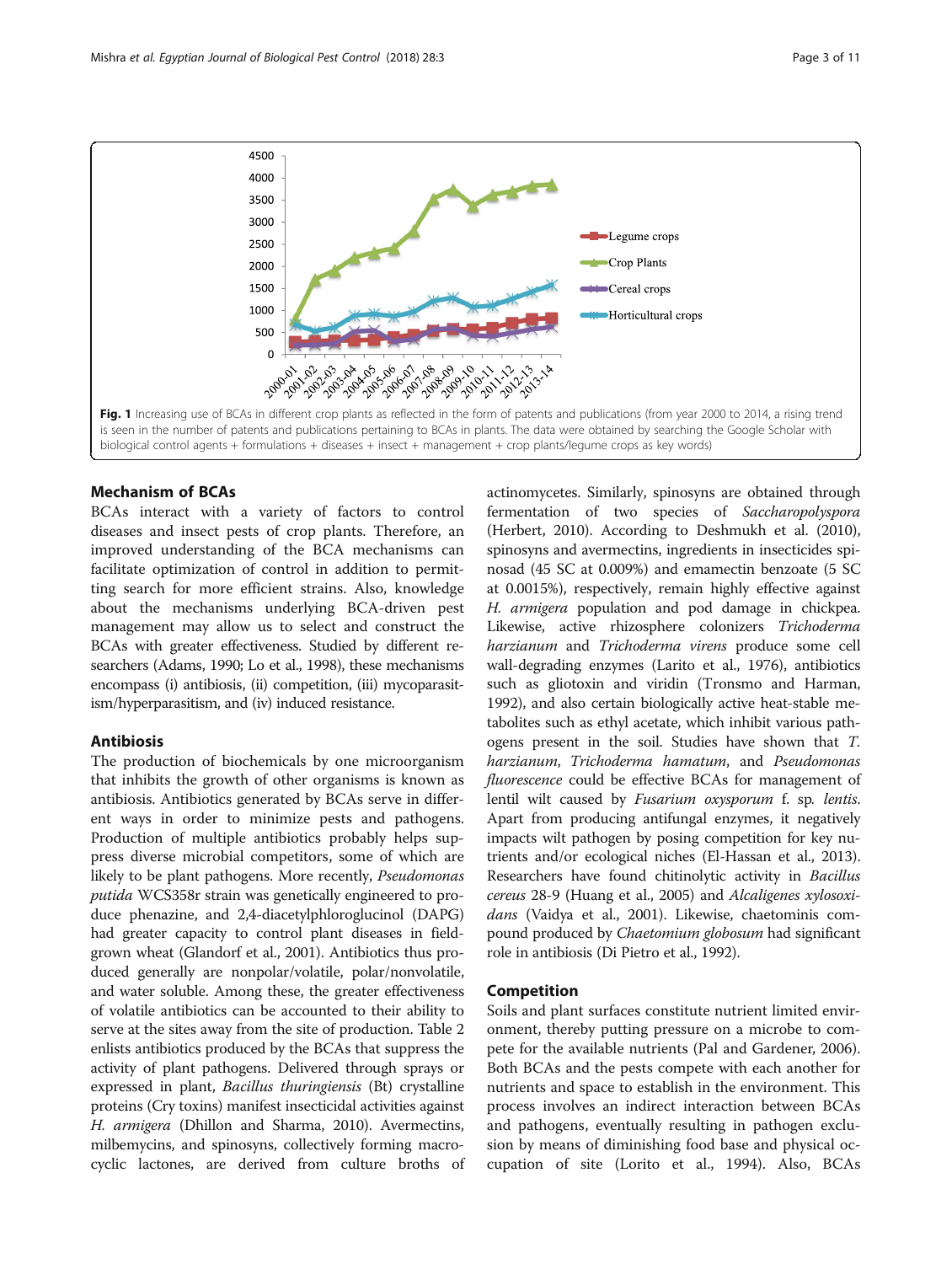| Page 4 of 11 |  |  |  |
|--------------|--|--|--|
|--------------|--|--|--|

| Source                              | Antibiotic                | Target pathogens                              | Diseases                   | References                                             |
|-------------------------------------|---------------------------|-----------------------------------------------|----------------------------|--------------------------------------------------------|
| Pseudomonas fluorescens F113        | 2,4-diacetyphloroglucinol | Pythium spp.                                  | Damping off                | Shanahan et al. (1992)                                 |
| Agrobacterium radiobacter           | Agrocin 84                | Agrobacterium tumefaciens                     | Crown gall                 | Kerr (1980)                                            |
| <b>Bacillus subtilis AU195</b>      | Bacillomycin D            | Aspergillus flavus                            | Aflatoxin contamination    | Moyne et al. (2001)                                    |
| Bacillus amyloliquefaciens<br>FZB42 | Bacillomycin, fengycin    | Fusarium oxysporum                            | Wilt                       | Koumoutsi et al. (2004)                                |
| Lysobacter sp. strain SB-K88        | Xanthobaccin A            | Aphanomyces cochlioides                       | Damping off                | Islam et al. (2005)                                    |
| Trichoderma virens                  | Gliotoxin                 | Rhizoctonia solani                            | Root rots                  | Wilhite et al. (2001)                                  |
| Pantoea Agglomerans C9-1            | Herbicolin                | Erwinia amylovora                             | Fire blight                | Sandra et al. (2001)                                   |
| B. subtilis QST713                  | Iturin A                  | Botrytis cinerea<br>R. solani                 | Damping off                | Paulitz and Belanger (2001),<br>Kloepper et al. (2004) |
| B. subtilis BBG100                  | Mycosubtilin              | Pythium aphanidermatum                        | Damping off                | Leclere et al. (2005)                                  |
| P. fluorescens 2-79 and 30-84       | Phenazines                | Gaeumannomyces graminis<br>var. tritici       | Take-all                   | Thomashow et al. (1990)                                |
| P. fluorescens Pf-5                 | Pyoluteorin, Pyrrolnitrin | Pythium ultimum<br>R. solani                  | Damping off                | Howell and Stipanovic (1980)                           |
| Burkholderia cepacia                | Pyrrolnitrin, Pseudane    | R. solani<br>Pyricularia oryzae               | Damping off and rice blast | Homma et al. (1989)                                    |
| Bacillus cereus UW85                | <b>Zwittermicin A</b>     | Phytophthora medicaginis<br>P. aphanidermatum | Damping off                | Smith et al. (1993)                                    |
| Bacillus thuringiensis              | Endotoxin                 | Helicoverpa armigera                          | Pod borer                  | Van Rie et al., (1990)                                 |

<span id="page-3-0"></span>Table 2 Antibiotics produced by BCAs for different target pathogens

compete for the essential micronutrients such as iron (Fe) and manganese (Mn) especially in highly oxidized and aerated soils. However, the competition for micronutrients exists due to the BCAs having more efficient uptake system for the substances than the pests. While competing with pathogen for physical occupation of site, BCAs reduce or delay the root colonization by the pathogen. Owing to a rapid colonization of root surface of plants by the BCAs, the failure of pests and pathogens to establish on host helps lessening the severity of diseases that affect roots of plants.

# Parasitism

Fungi that are parasitic on other fungi are usually referred to as mycoparasites (Baker and Cook, [1974](#page-8-0)). Parasitism requires the host fungus to be recognized by the mycoparasite followed by production of hydrolytic enzymes and antibiotics. Direct parasitism or lysis of the mycelium of a fungal pathogen by mycoparasitic fungus is known as hyperparasitism. Weindling [\(1932\)](#page-10-0) observed Trichoderma lignorum parasitizing the hyphae of Rhizoctonia solani. The mycoparasitism of Trichoderma species enabled by appressoria-like structures to penetrate the target fungus cell wall (Chet, [1987\)](#page-8-0) to contributes towards the development of biological control strategies (Harman et al., [2004](#page-8-0)). A range of pests with different kinds of parasitisms were observed viz., simple-, super-, multiple-, hyper-, auto-, and cleptoparasitisms. Larval parasitoid, Campoletis chlorideae, shows simple parasitism on H. armigera (Pillai et al., [2016\)](#page-9-0). Similarly, Maruca obtusa is parasitized by Euderus lividus at larval-pupal stages (Moudgal et al., [2005](#page-9-0)).

# Induced resistance

Induced resistance varying from local to systemic in nature is the most indirect form of antagonism. With regard to systemic acquired resistance, salicylic acid (SA) and non-expresser of pathogenesis-related genes 1 (NPR1) are key players. Trichoderma harzianum when inoculated into the root system or on leaves of crops to manage the Botrytis cinerea on leaves spatially separated from the site of application of the BCA (Desmukh et al., [2006](#page-8-0)). While inducing resistance in plants, different kinds of compounds are released by Trichoderma spp. into the zone where the interaction occurs. Proteins with enzymatic or other activity constitute the foremost class in this regard. For instance, fungal proteins such as xylanase, cellulases, and swollenins are secreted by Tricho-derma spp. (Martinez et al., [2001\)](#page-9-0). Similarly, Trichoderma endochitinase can also enhance defense, probably through induction of plant defense-related proteins.

Physical thickening of cell walls in plants caused by BCAs contributes to induced resistance via diverse mechanisms that involve lignification, callose deposition and accumulation of antimicrobial low-molecular-weight substances (e.g., phytoalexins), and synthesis of chitinases, glucanases, peroxidases, and other pathogenesis-related (PR) proteins. Several endophytes such as Bacillus and Paenibacillus have been reported to inhibit soil-borne phytopathogens of pulse crops by production of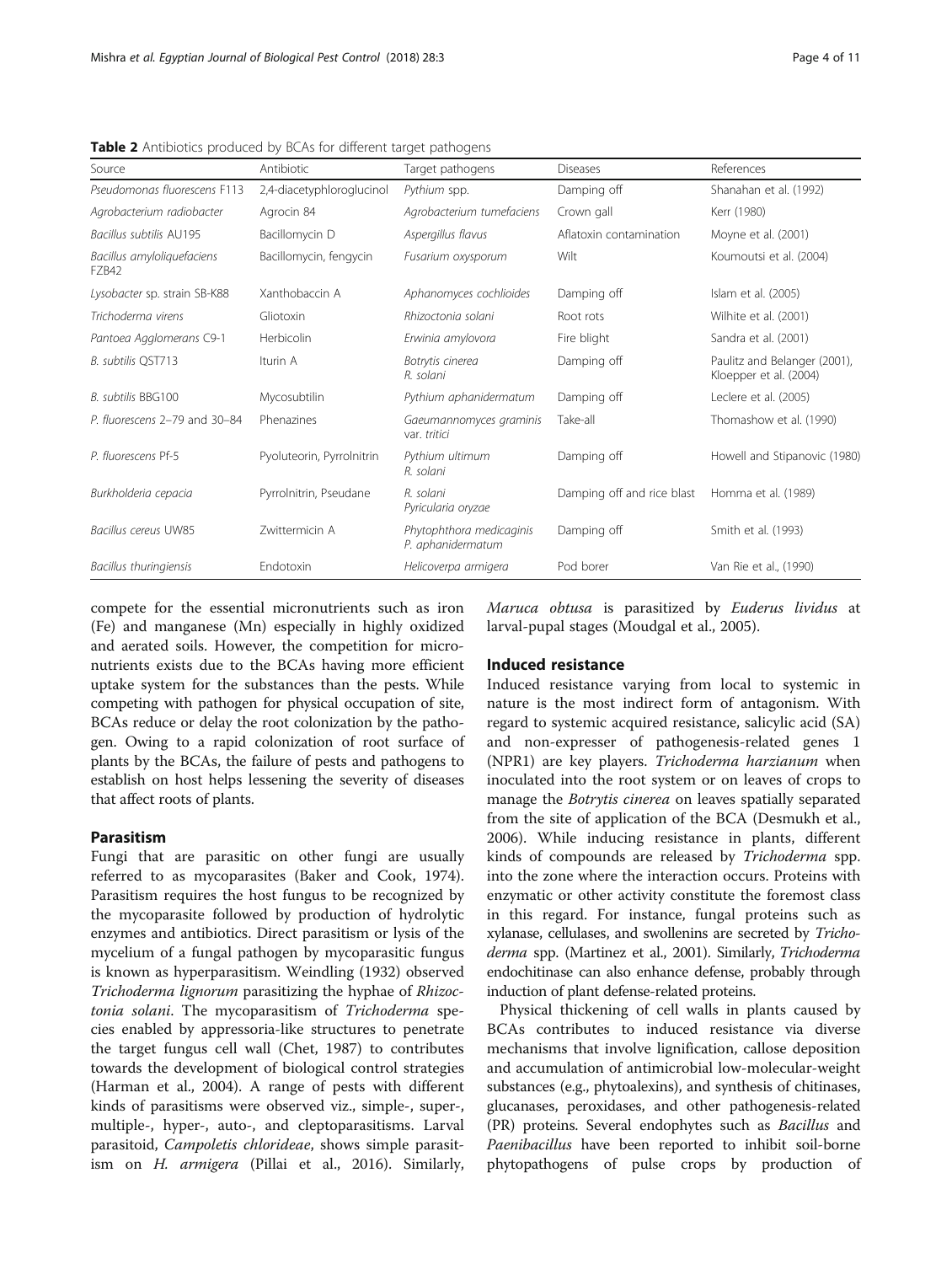siderophore, hydrolytic enzymes, antibiotics, and hydrogen cyanide (Senthilkumar et al., [2009\)](#page-9-0). Florescent pseudomonad bacterium produces phenazine (Toohay et al., [1965\)](#page-9-0), phloroglucinol (Howell and Stipanovic, [1980](#page-8-0)), siderophores (Sakthivel et al., [1986\)](#page-9-0), and pyrrolnitrin (Burkhead and Geoghegan, [1994\)](#page-8-0).

# BCAs and their formulations for pest management in legumes

Considerable efforts have been made to manage important pests of legumes by incorporating BCA-colonized natural substrates into the rhizosphere. Bacterial endophytes like Bacillus, Paenibacillus, and Pseudomonas show antifungal activity against major pathogens like Rhizoctonia solani (Kuhn.), Rhizoctonia bataticola (Taub.) Butler, Fusarium udum Butler., F. oxysporum f. sp. cireri (Padwick) Snyd. & Hans., and Sclerotium rolfsii Sacc. infecting pulse crops (Senthilkumar et al., [2009](#page-9-0)). Among the most pronounced antagonistic fungi, Trichoderma species have been extensively investigated as potential BCAs in pulse-based ecosystem. These are demonstrated to be effective against wilt and root rot (root, collar, and stem) diseases conditioned by different Fusarium spp., R. solani, R. bataticola, Sclerotium rolfsii, Sclerotinia sclerotiorum (Lib.) de Bary, Phytophthora drechsleri f. sp. cajani Tucker, and Pythium spp. in different pulses and other field crops (Chaudhary et al., [2004](#page-8-0)). The fungi belonging tohyphomycetes such as Metarhizium anisopliae, Beauvaria bassiana, Nomuraea, Verticillium, and Paecilomyces have been employed as biopesticides in legume crops. In soybean, the application of Paecilomyces lilacinus, Pochonia chlamydosporia, Aspergillus nidulans var. dentatus, and T. harzianum at 2 g/kg soil can effectively reduce nematode (Rotylenchus reniform) population along with promoting plant growth (Gurjar et al., [2012](#page-8-0); Singh and Prasad, [2014\)](#page-9-0). Apart from controlling diseases in pulses, BCAs are also reported to enhance nodulation.

Several isolates of Trichoderma spp. have been characterized and evaluated against different fungal pathogens of pulse crops (Dubey et al., [2006](#page-8-0); [2007; 2009](#page-8-0); [2011](#page-8-0); [2012; 2013;](#page-8-0) Jamali et al., [2004](#page-8-0) Chaudhary et al., [2004](#page-8-0); Mishra et al., [2015](#page-9-0)). A list of BCAs that are employed to manage different pests of pulses is given in Table [3](#page-5-0). Besides, B. thuringiensis is one of the most promising biopesticides used worldwide for managing many lepidopterous pests. According to Roh et al. ([2007\)](#page-9-0), more than 100 Bt-based biopesticide formulations have been developed. Nuclear polyhedrosis viruses (NPVs) are specific biopesticides widely used in cotton, chickpea, pigeon pea, maize, groundnut, tomato, sorghum, sunflower, vegetables, and other crops (Pawar and Thombre, [1992\)](#page-9-0).

Researchers at Indian Institute of Pulses Research (IIPR), India, has identified several native potential strains of Trichoderma spp. (T. harzianum, T. asperellum, T. longibrachiatum, and T. reesei) and plant growth-promoting rhizobacteria (PGPRs) isolated from rhizospheres in major pulse-growing areas in India and evaluated these for their antagonistic potential against a variety of pathogens (Fig. [2a](#page-6-0), b). Accordingly, mass production technology has been developed and popularized among the pulse-growing farmers in different agro-ecosystems (Chaudhary et al., [2004;](#page-8-0) Mishra et al., [2015, 2016\)](#page-9-0).

# Types of BCA formulations

BCAs are formulated by several means including dry formulations such as dusts, granules, and microgranules; seed dressing formulations such as powder for seed dressing; dry formulations for dilution in water including dispersible granules and wettable powders; and liquid formulations for dilution in water such as emulsions and suspension concentrates (Knowles, [2005,](#page-8-0) [2006](#page-9-0)). Globally, biopesticides are currently available in the market as wettable powder, liquid, and granular formulations (Singh et al., [2012, 2014](#page-9-0)). In pulses, researchers at IIPR employed 2% wettable powder formulations for seed treatment and soil application (Chaudhary et al., [2004\)](#page-8-0).

#### Wettable powders and liquids

Generally, the BCAs such as fungal and bacterial species like Pseudomonas, Bacillus, and Trichoderma are applied as seed treatment and seedlings/root dip at the time of sowing (Tronsmo and Dennis, [1983\)](#page-9-0). In pulses, 2% talcbased formulation was found to be effective against wilt and root rot pathogens (Purushottam et al., [2014](#page-9-0)).

#### Granular formulations

As reported by Jones et al. ([1984\)](#page-8-0), lignite- and vermiculitebased granular formulations were used for management of soil-borne pathogens in different crops. Examples include alginate-based granular formulations of T. harzianum that are used to control R. solani in various crops.

#### Delivery system of biological control formulations

Biological control formulations and their consortia are delivered through several means relying primarily on survival nature and mode of infection of the pathogen. These diverse modes of application include seed treatment, soil/foliar application, or through workable combination of different methods. A brief description about these methods is provided here.

#### Seed treatment

This forms the most effective mode of applying BCAs, particularly to counter soil-borne phytopathogens. The hydration level of seed is controlled through techniques like seed priming which in turn allows the pregerminative metabolic activities while avoiding the emergence of the radical. Treating pigeon pea and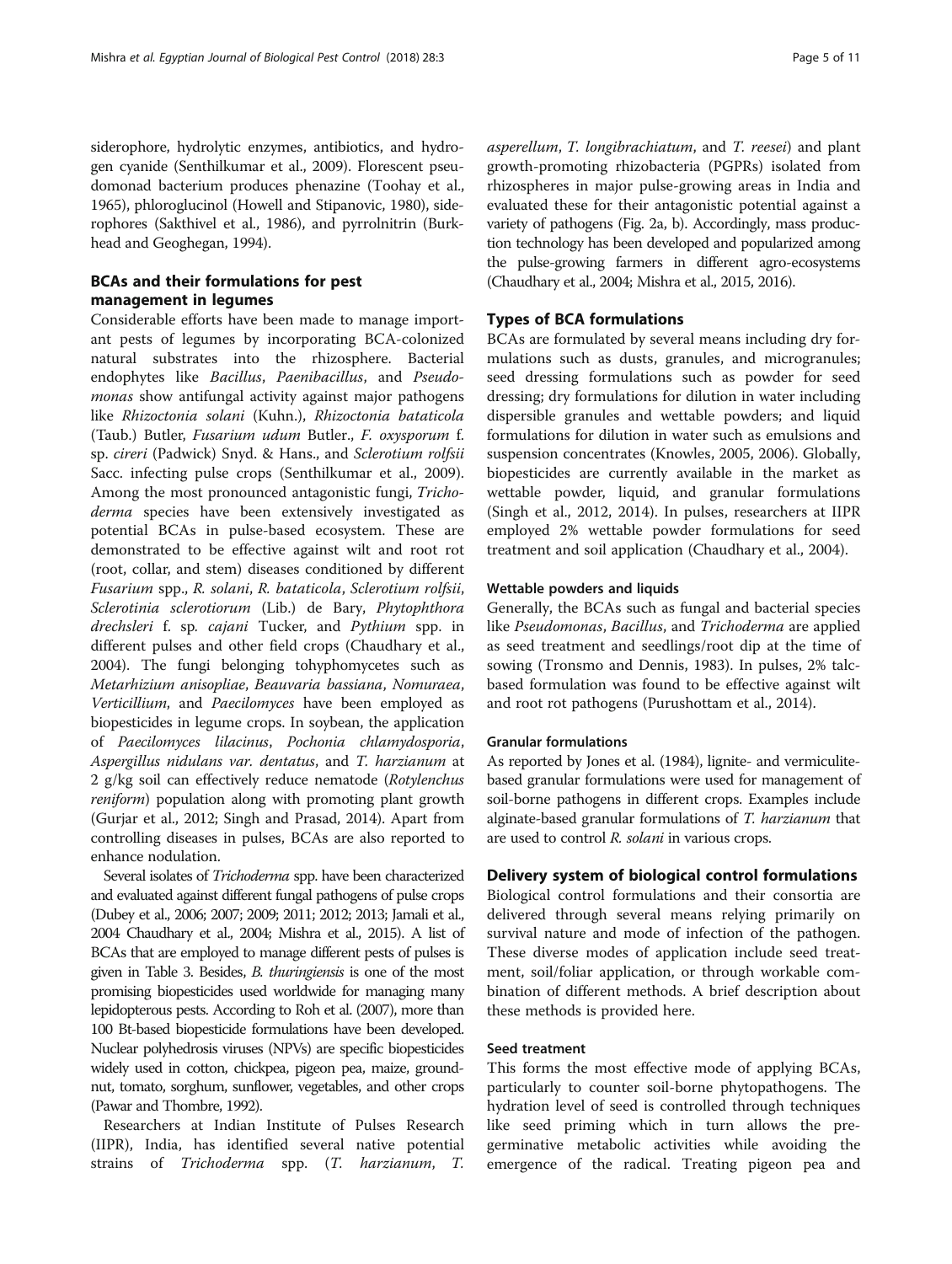| Crops        | <b>Diseases</b>             | Pathogens                                           | Effective biological control agents                                                        |
|--------------|-----------------------------|-----------------------------------------------------|--------------------------------------------------------------------------------------------|
| Pigeon pea   | Wilt                        | Fusarium udum                                       | Trichoderma harzianum, T. hamatum, T. viride, T. koningii, B. subtilus                     |
|              | Phytophthora stem<br>blight | Phytophthora drechsleri f. sp. cajani               | T. harzianum, T. hamatum, Glomus mosseae, Pseudomonas fluorescens,<br>Bacillus subtilis    |
|              | Seed-borne diseases         | Pseudomonas campestris pv. vinae                    | T. viride, T. harzianum                                                                    |
| Chickpea     | Wilt                        | Fusarium oxysporum f. sp. ciceri                    | Trichoderma harzianum, T. viride, T. virens, B. subtilus, A. niger AN 27                   |
|              | Root rot                    | Rhizoctonia bataticola                              | Trichoderma harzianum, T. viride                                                           |
|              | Collar rot                  | Sclerotium rolfsii                                  | T. viride, T. harzianum, P. fluorescens                                                    |
|              | Gray mold                   | Botrytis cinerea                                    | Trichoderma spp.                                                                           |
|              | Stem rot                    | Sclerotinia sclerotiorum                            | T. harzianum                                                                               |
| Cowpea       | Wilt                        | Fusarium oxysporum                                  | T. harzianum                                                                               |
|              | Charcoal rot                | M. phaseolina, F. oxysporum f. sp.<br>tracheiphilum | T. viride, T. harzianum, T. koningii, T. pseudokoningii                                    |
| Lentil       | Wilt                        | Fusarium oxysporum f. sp. lentis                    | T. viride, T. harzianum, G. virens, Pseudomonas fluorescens                                |
|              | Root rot                    | Macrophomina phaseolina                             | T. viride, T. harzianum, G. virens, P. fluorescens                                         |
| Mung<br>bean | Root rot                    | M. phaseolina                                       | T. harzianum, T. viride                                                                    |
| Soybean      | Dry root rot                | M. phaseolina                                       | T. harzianum, T. viride                                                                    |
| Field pea    | Rust                        | Uromyces fabae                                      | Pseudomonas fluorescens, P. aeruginosa, Bacillus subtilis                                  |
|              | Powdery mildew              | Erysiphe polygoni DC                                | T. harzianum, T. koningii, T. longibrachiatum, P. fluorescens,<br><b>Bacillus subtilis</b> |
|              | Root rot                    | Rhizoctonia solani                                  | T. harzianum, T. longibrachiatum, P. fluorescens, B. subtilis                              |

<span id="page-5-0"></span>Table 3 Management of major diseases of legumes by biological control agents

chickpea seeds with talc-based formulation of T. harzianum, Trichoderma viride, T. hamatum, T. virens, Bacillus subtilis, and Pseudomonas fluorescens facilitates management of *Fusarium* wilt in both crops (Chet and Baker, [1981;](#page-8-0) Chand et al., [1991;](#page-8-0) Kaur and Mukhopadhayay, [1992;](#page-8-0) Vidhyasekaran et al., [1997;](#page-10-0) El-Hassan and Gowen, [2006](#page-8-0); Khan et al., [2012](#page-8-0)). On-farm demonstrations have evidenced that the seed treatment with 2% talc-based formulation of Trichoderma harzianum (IPT-31) led up to 32.1 and 14.3% decrease in root rot incidence in chickpea and lentil, respectively, thus correspondingly improving crop yield by 16.6 and 12.6% (Purushottam et al., [2014\)](#page-9-0).

### Seed priming

Priming of seeds with BCAs is a promising approach to protect seeds from various seed- and soil-borne pathogens. This technique is able to incite changes in plant characteristics apart from facilitating uniform seed germination (Bisen et al., [2015](#page-8-0)). Likewise, PGPRs also improve germination and seedling establishment. Callan et al. [\(1990](#page-8-0)) reported a 10-fold increase in the antagonist population load on the seeds as a result of seed bio-priming using bacterial antagonists, thus protecting rhizosphere from phytopathogen invasion. Priming of field pea seeds with Pseudomonas fluorescens, Pseudomonas aeruginosa, and Bacillus subtilis causes nearly 20% decrease in incidence of Uromyces fabae under field conditions (Mishra and Pandey, [2010](#page-9-0)). Raguchander et al. [\(1998\)](#page-9-0) reported that seed pelting with B. subtilis effectively controlled root rot (caused by Macrophomina phaseolina) in soybean.

#### Soil application

Trichoderma powder formulation can be applied into the soil prior to sowing or drenched at initial stages of crop growth. According to Vidhyasekaran and Muthamilan [\(1995\)](#page-10-0), soil application of peat-based formulation with P. fluorescens (Pf1) at 2.5 kg of formulation mixed with 25 kg of well-decomposed farm yard manure improved management of chickpea wilt. Combining P. fluorescens with safer fungicides reduced the wilt complex in pigeon pea (Siddiqui et al., [1998](#page-9-0)). Likewise, seed treatment with wheat husk-based formulation of T. harzianum in chickpea reduced dry root rot incidence up to 28% as compared to 70% in untreated control (Parakhia and Vaishnow, [1986](#page-9-0)).

#### Foliar spray

Application of Trichoderma spp., Pseudomonas spp., and B. subtilis on leaves was reported to reduce the incidence of rust (Uromyces phaseoli) in beans (Baker et al., [1985](#page-8-0)). In a similar manner, seed treatment and foliar application of P. fluorescens (Pf1) reduced the severity of Puccinia arachidis of groundnut under field conditions (Meena et al., [2002\)](#page-9-0). Under controlled environment,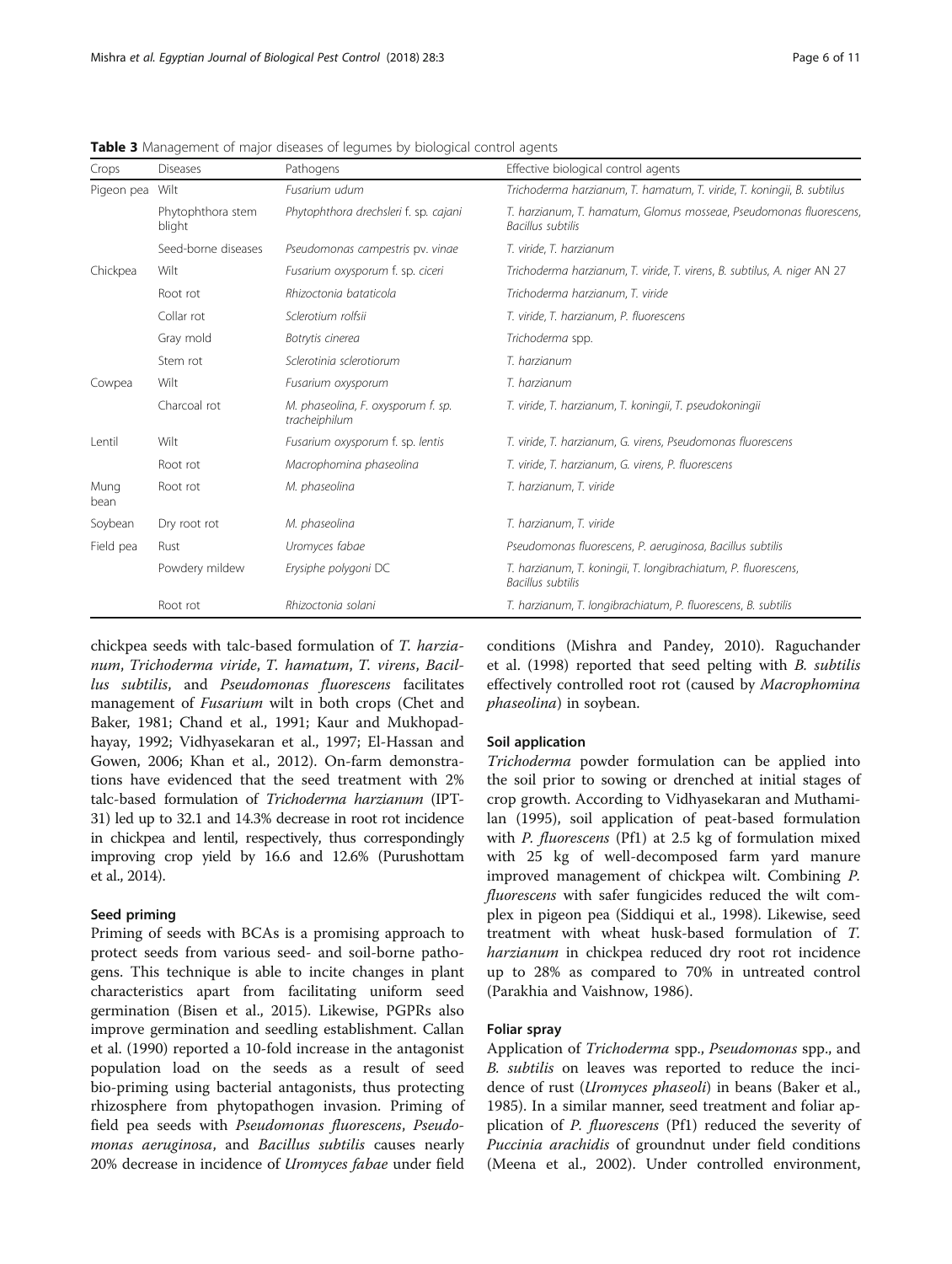<span id="page-6-0"></span>

antagonistic activity of T. harzianum was demonstrated against botrytis gray mold (BGM) on chickpea foliage (Mukherjee and Haware, [1993\)](#page-9-0). Ability of entomopathogenic PGPR strains to colonize phylloplane in a constant mode was notable with regard to foliar pest management in crop plants (Otsu et al., [2004\)](#page-9-0).

# Commercialization of biological control products in legumes

A series of experimentation and concerted efforts has led to commercialization of biological control products. The implementation of biological control products in managing plant diseases and insect pests is gaining ground. However, these still represent only 1% of the total plant protection products in comparison to fungicides accounting for 15% of total chemicals used in

agriculture (Fravel, [2005](#page-8-0)). On the plus side, recent entry of several small- and large-scale entrepreneurs into commercial production of BCAs can be viewed as expanding scope of these in the world market.

As shown in Table [4,](#page-7-0) several formulations have been registered and available in the market for managing the crop pests. Unfortunately, no effective and potential host and region-specific stable formulation as well as consortia of biological product neither registered nor commercially available for pulses so far. Some potential biological control agents have been identified for management of Fusarium wilt and root rot diseases. In India, T. viride, Streptomyces gougeroti, and several bacterial species were shown to be functional against lentil wilt (Mehrotra and Claudius [1972\)](#page-9-0). Similarly, T. harzianum and Trichoderma koningii showed antibiosis and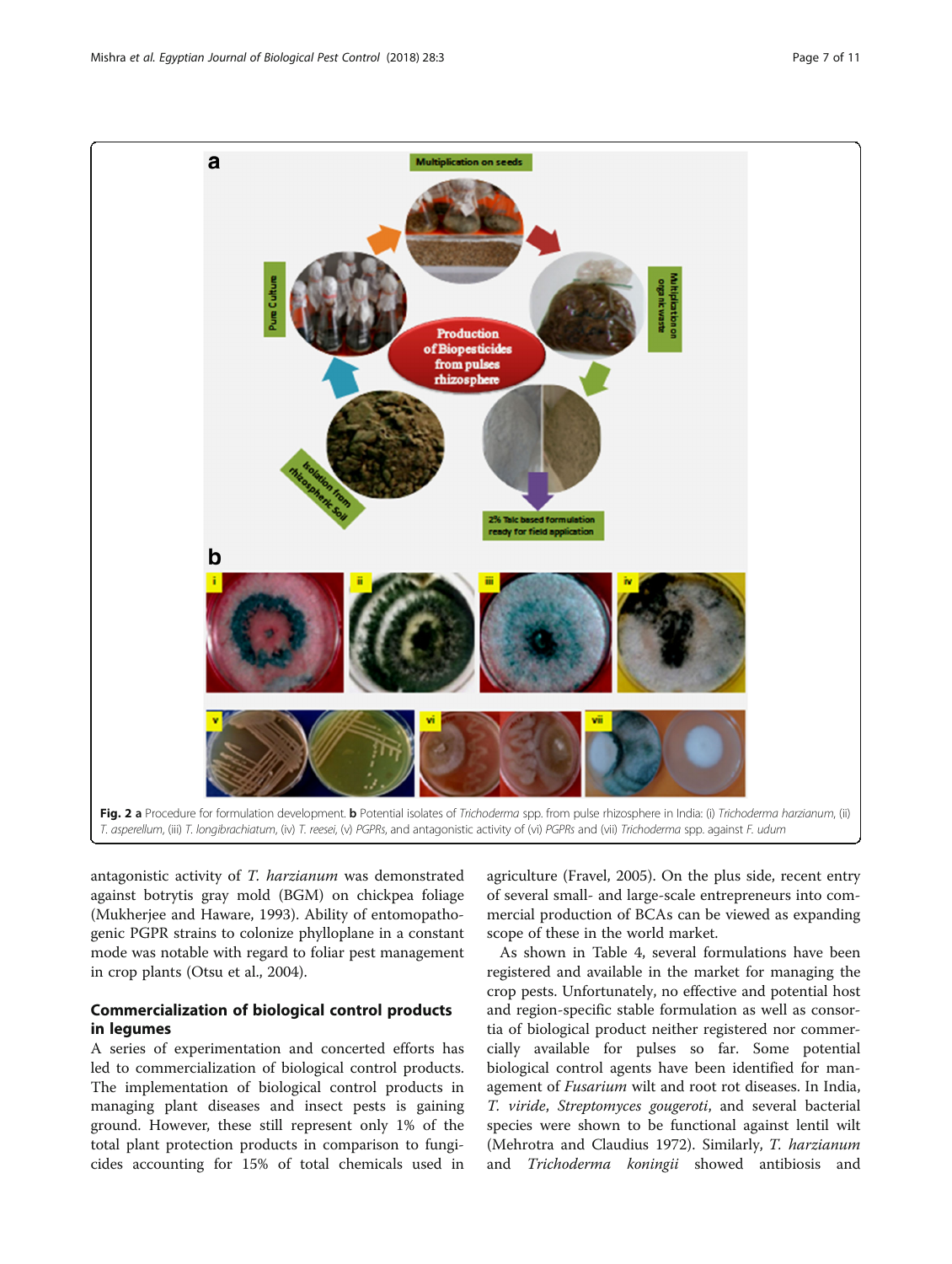<span id="page-7-0"></span>Table 4 Commercial formulations registered in Indian market

| <b>Biopesticides</b>                              | Registered formulations                      |  |  |
|---------------------------------------------------|----------------------------------------------|--|--|
| Trichoderma viride                                | 5% WP                                        |  |  |
| T. harzianum                                      | 5%WP                                         |  |  |
| $T.$ harzianum + T. viride + T. virens            | 5% WP                                        |  |  |
| Bt var. kurstaki serotype H3a, H3b (HD-1)         | 5% WP, 2.5% AS, 0.5% WP,                     |  |  |
| Bt var. kurstaki serotype H2a, 3b (NRD-12)        | 3.5% AS, WG                                  |  |  |
| Bt var. galleriae                                 | 1.3% FC                                      |  |  |
| Bt var. <i>israeliensis</i> serotype H14          | Liquid and WP formulations,<br>5% AS, 12% AS |  |  |
| Bt sphaericus serotype H5a H5b                    | 1.3% FC                                      |  |  |
| B. sphaericus serotype B101                       |                                              |  |  |
| Verticilium lecanii                               | 1.15% WP                                     |  |  |
| Beauvaria bassiana                                | 1.15% WP, 1.0%<br>WP,1.15%SC                 |  |  |
| Metarhizium anisopliae var. acridum               | 1.15% WP                                     |  |  |
| <b>HaNPV</b>                                      | 0.43% AS or 2.0%<br>AS                       |  |  |
| Consortia of T. harzianum and B.<br>thuringiensis | 2%WP                                         |  |  |
| T. harzianum (IIPRTh-1)                           | 2%WP                                         |  |  |

mycoparasitism (Prasad and Rangeshwaran, [1999](#page-9-0); Chaudhary et al., [2004](#page-8-0); Mishra et al., [2015\)](#page-9-0). Role of Bacillus and Pseudomonas as biological control of bacterial wilt and root rot, respectively, in bean has been examined (Neeraj, [2011](#page-9-0); Martins et al., [2013](#page-9-0)). Apprehensions that introducing foreign microbes could predispose existing microflora to disturbance warrant an elaborated examination of interactions involving foreign and native microbes, and this will also permit assessment of the negative impacts that such introductions exert on pulse rhizosphere.

# Challenges and prospects of BCAs in legumebased cropping system

Pulses are grown mostly by the resource poor and smallscale farmers. Cultivation of these crops mostly in harsh and unpredictable environments renders these prone to attack by a wide range of pests and pathogens at various stages of the crops. The use of chemical pesticides as a control measure is not deemed environmentally safe, and at the same time, affordability of these chemicals by the marginal farmers also remains limited. Therefore, employing BCAs in pulses is safer in view of the fact that these crops are consumed directly as seeds.

In current agricultural scenario, the use of BCAs and their formulations is of utmost important in grain legumes for biotic stress management. However, their full potential remains to be seen because of the limited attention these have received so far in terms of commercial scale production of BCAs and formulations. In addition, commercially available formulations have not

been accessible by the pulse growers. The major stumbling block impeding the progress in this regard is inadequate awareness about its application and advantages. This underlines the scope of making these BCAbased formulations and techniques popular at farmers' field.

The quality of BCAs and their different formulations and efficiency of the antagonist strain are utmost important. It is measured in terms of inoculum potential (propagules/unit weight and the aggressiveness), shelf life, and ease of application and purity of the formulation. Generally, the biological control formulations available in the market are of very poor quality with meager shelf life (Singh et al., [2012](#page-9-0)), which demand strict regulation through quality control agencies. Also, biological control agents despite of performing well under controlled environments may fail to yield the same results in the field conditions. Further, storage and marketing of microbial biopesticides is another issue that greatly limits the extensive use of BCAs in today's agriculture. It is a high time to educate the dealers and users (cultivators) on importance of appropriate storage conditions, shelf life, and mode of action of BCAs.

The pathogenic variability reported in soil-borne phytopathogens (especially in *Fusarium* spp. causing wilt) in many pulse crops poses a serious challenge aiming to develop potential BCAs. Further, before selecting BCA for developing its formulations, it should be thoroughly screened against a large number of phytopathogens or a large number of isolates/strains/races of phytopathogens.

Increasing development and deployment of such costefficient and environment-friendly techniques are the methods-of-choice to check the rising pest and pathogen problem and to sustain production of pulse crops in the face of growing agricultural adversities.

# **Conclusions**

Grain legumes remain important crops not only from nutritional security perspective, but also for their contribution to the health and fertility of the soil. Cultivation of these crops faces a number of biotic and abiotic stresses, reflected in the form of deteriorated yield and quality. The use of chemicals, as a control measure, is not commercially viable. More importantly, it has considerable damaging consequences on the environment, soil and microorganisms. In this respect, BCAs have shown immense potential, thus increasingly playing a significant role in agricultural production systems. Management of pests and pathogens of legumes with BCAs offers several benefits over the traditional protection measures. We advocate application of BCAs in grain legumes crops in view of their potential to deliver sustained gains in crop productivity.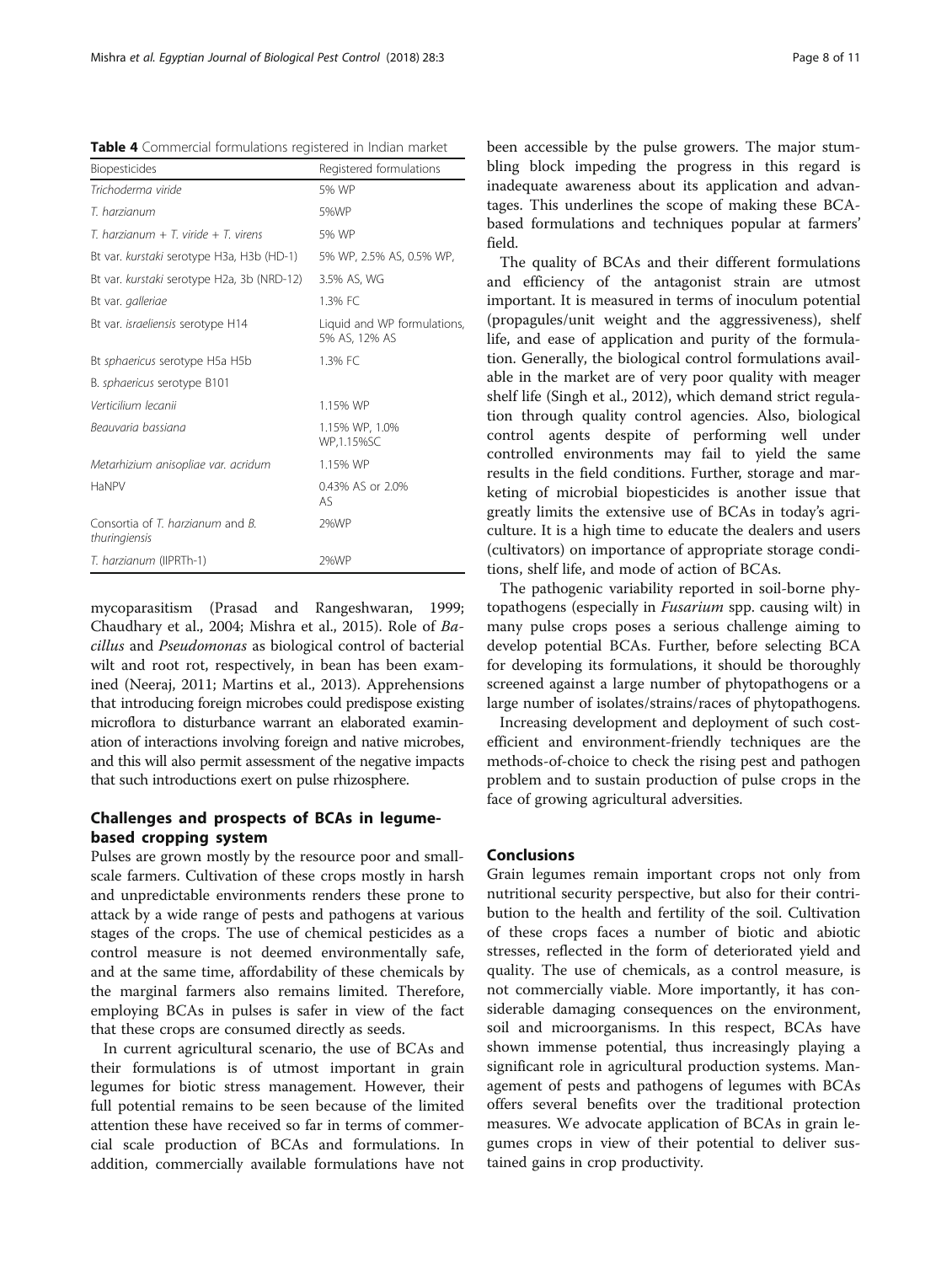#### <span id="page-8-0"></span>Acknowledgements

The authors greatly acknowledge the Indian Council of Agricultural Research (ICAR), India, for the financial support.

#### Authors' contributions

RKM with AB and NPS conceived the idea of the manuscript. RKM, AB, NK and KK participated in preparing first draft of the manuscript. KG, SGK, PRS SNSJ, MM conducted literature surveys. BKS, DK and DKS provided inputs on BCA delivery systems. All authors read and approved the final manuscript.

#### Competing interests

The authors declare that they have no competing interests.

#### Publisher's Note

Springer Nature remains neutral with regard to jurisdictional claims in published maps and institutional affiliations.

#### Received: 15 July 2017 Accepted: 6 December 2017 Published online: 30 January 2018

#### References

- Adams PB (1990) The potential of mycoparasites for biological control of plant diseases. Annu Rev Phytopathol 28:59–72
- Anonymous. 2014. Global markets for biopesticides [\(http://www.bccresearch.](http://www.bccresearch.com/report) [com/report](http://www.bccresearch.com/report))
- Baker CJ, Stavely JR, Mock N (1985) Biocontrol of bean rust by Bacillus subtilis under field conditions. Plant Dis 69:770–772
- Baker KF, Cook RJ (1974) Biological control of plant pathogens. American Phytopathological Society, St. Paul, p 433
- Bisen, K., Keswani, C., Mishra, S., Saxena, A., Rakshit, A., Singh, H. B. 2015. Unrealized potential of seed biopriming for versatile agriculture. Rakshit et.al, (eds.) Nutrient use efficiency from basics to advances, Springer, India, pp 193-205
- Bohra A, Sahrawat KL, Kumar S, Joshi R, Parihar AK, Singh U, Singh D, Singh NP (2015) Genetics and genomics based interventions for nutritional enhancement of grain legume crops: status and outlook. J Appl Genet 56:151–161
- Burkhead K, Geoghegan MJ (1994) Antibiotics. In: Burkhead K (ed) Soil-borne plant pathogens. Macmillon, New York, p 368
- Callan NW, Mathre DE, Miller JB (1990) Bio-priming seed treatment for biological control of Pythium ultimum pre-emergence damping-off in sweet corn. Plant Dis 74:368–372
- Chand H, Chhabra ML, Jalali BL (1991) Promising biocontrol agents for the control of chickpea wilt. Indian Phytopathology 46:36–39
- Chaudhary RG, Shukla N, Prajapati RK (2004) Biological control of soil borne diseases: an updates in pulse crops. In: Shahid and Narain (ed) Ecofriendly management of plant diseases, pp 178–200
- Chet I (1987) Trichoderma: application mode of action and potential as a biocontrol agent of soil borne of plant pathogenic fungi. In: Chet (ed) Innovative approaches to plant disease control I. John Wiley and Sons, New York, pp 137–160
- Chet I, Baker R (1981) Isolation and biocontrol potential of Trichoderma hamatum from soil naturally suppressive of Rhizoctonia solani under field condition. Phytopathology 71(3):286–290
- Deshmukh S, Hückelhoven R, Schäfer P, Imani J, Sharma M, Weiss M (2006) The root endophytic fungus Piriformospora indica requires host cell death for proliferation during mutualistic symbiosis with barley. Proc Natl Acad Sci U S A 103:18450–18457
- Deshmukh SG, Sureja BV, Jethva DM, Chatar VP (2010) Field efficacy of different insecticides against H. armigera (Hubner) infesting chickpea. Legum Res 33(4):269–273
- Dhaliwal GS, Jindal V, Dhawan AK (2010) Insect pest problems and crop losses: changing trends. Indian Journal of Ecology 37:1–7
- Dhillon MK, Sharma HC (2010) Chickpea-mediated effects of B. thuringiensis on H. armigera and its larval parasitoid, Campoletis chlorideae. J Appl Entomol 134: 682–693
- Di Pietro A, Gut-Rella M, Pachlatko JP, Schwinn FJ (1992) Role of antibiotics produced by Chaetomium globosum in biocontrol of Pythium ultimum, a causal agent of damping-off. Phytopathology 82:131–135
- Dubey SC, Bhavani R, Singh B (2009) Development of Pusa 5SD for seed dressing and Pusa Biopellet 10G for soil application formulation of T. harzianum and their evaluation for integrated management of dry root rot of mung bean (Vigna radiata). Biol Control 50:231–242
- Dubey SC, Singh B (2006) Integrated management of cercospora leaf spots and yellow mosaic of urdbean (Vigna mungo). Indian Journal Agricultural Sciences 76:485–489
- Dubey SC, Suresh M, Singh B (2007) Evaluation of Trichoderma species against Fusarium oxysporum f. sp. ciceris for integrated management of chickpea wilt. Biol Control 40:118–127
- Dubey SC, Tripathi A, Bhavani R, Singh R (2011) Evaluation of seed dressing and soil application formulations of Trichoderma species for integrated management of dry root rot of chickpea. Biocontrol Sci Tech 21:93–100
- Dubey SC, Tripathi A, Singh B (2012) Combination of soil application and seed treatment formulations of Trichoderma species for integrated management of wet root rot caused by Rhizoctonia solani in chickpea (Cicer arietinum). Indian Journal of Agricultural sciences 82:356–362
- Dubey SC, Tripathi A, Singh B (2013) Integrated management of Fusarium wilt by combined application of soil and seed dressing formulations of Trichoderma species to increase grain yield of chickpea. International Journal of Pest Management 59:47–54
- Duffy BK, Weller DM (1995) Use of Gaeumannomyces graminis var. tritici alone and in combination with fluorescent pseudomonas spp. to suppress takes-all of wheat. Plant Dis 79:907–911
- El-Hassan SA, Gowen SR (2006) Formulation and delivery of the bacterial antagonist Bacillus subtilis for management of lentil vascular wilt caused by Fusarium oxysporum f. sp. lentis. J Phytopathol 154(3):148–155
- El-Hassan SA, Gowen SR, Pembrok B (2013) Use of Trichoderma hamatum for biocontrol of lentil wilts disease. Journal of Plant Protection Research 53(1):12–17
- Fravel DR (2005) Commercialization and implementation of bio control. Annu Rev Phytopathol 43:337–359
- Glandorf DCM, Verheggen P, Jansen T, Jorritsma JW, Smith E, Leeflang P, Wernars K, Thomashow LS, Laureijs E, Thomas-Oates JE, Bakker PAHM, Van Loon LC (2001) Effect of genetically modified Pseudomonas putida WCS358r on the fungal rhizosphere microflora of field grown wheat. Applied Environmental Microbiology 67:3371–3378
- Gurjar HR, Sharma MK, Bhargav S, Srivastava AS (2012) Efficacy of fungal bioagents as soil application against Rotylenchulus reniformis. Indian Journal of Nematology 42:186–188
- Harman GE, Howell CR, Viterbo A, Chet I, Lorito M (2004) Trichoderma species—opportunistic, avirulent plant symbionts. Nat Rev Microbiol 2:43–56
- Herbert AK (2010) The spinosyn family of insecticides: realizing the potential of natural products research. The Journal of Antibiotic 63:101–111
- Homma Y, Kato Z, Hirayama F, Konno K, Shirahama H, Suzui T (1989) Production of antibiotics by Pseudomonas cepacia as an agent for biological control of soilborne plant pathogens. Soil Biol. Biochem 21:723–728
- Howell CR, Stipanovic RD (1980) Suppression of Pythium ultimum-induced damping-off of cotton seedlings by Pseudomonas fluorescens and its antibiotic, pyoluteorin. Phytopathology 70:712–715
- Huang CJ, Wang TK, Chung SC, Chen CY (2005) Identification of an antifungal chitinase from a potential biocontrol agent, Bacillus cereus. Journal of Biochemistry Molecular Biology and Science 38:82–88
- Islam MDT, Yasuyuki H, Abhinandan D, Toshiaki I, Satoshi T (2005) Suppression of Damping-Off Disease in Host Plants by the Rhizoplane Bacterium Lysobacter sp. Strain SB-K88 Is Linked to Plant Colonization and Antibiosis against Soilborne Peronosporomycetes. Applied and Environmental Microbiology 71(7):3786–3796
- Jamali F, Sharifi-Tehrani A, Okhovvat M, Zakeri Z, Saberi-Riseh R (2004) Biological control of chickpea Fusarium wilt by antagonistic bacteria under greenhouse condition. Commun Agric Appl Biol Sci 69(4):649–651
- Jones RW, Pettit RE, Taber RA (1984) Lignite and silage: carrier and substitute for application of fungal biocontrol agents to soil. Phytopathology 74:1167–1170
- Kaur NP, Mukhopadhyay AN (1992) Integrated control of chickpea wilt complex by Trichoderma and chemical methods in India. Tropical Pest Management 38:372–375
- Kerr A (1980) Biological control of crown gall through production of agrocin 84. Plant Disease 64:25–30
- Keswani C, Mishra S, Sarma BK, Singh SP, Singh HB (2015) Unraveling the efficient application of secondary metabolites of various Trichoderma. Appl Microbiol Biotechnol 98:533–544
- Khan RA, Bhat T, Kumar K (2012) Management of chickpea (Cicer arietinum L.) dry root rot caused by Rhizoctonia bataticola (Taub.) Butler. Int J Res Pharmaceut Biomed Sci 3(4):1539–1548
- Knowles, A. 2005. New developments in crop protection product formulation. Agrow reports UK: T and F Informa UK Ltd, 153-156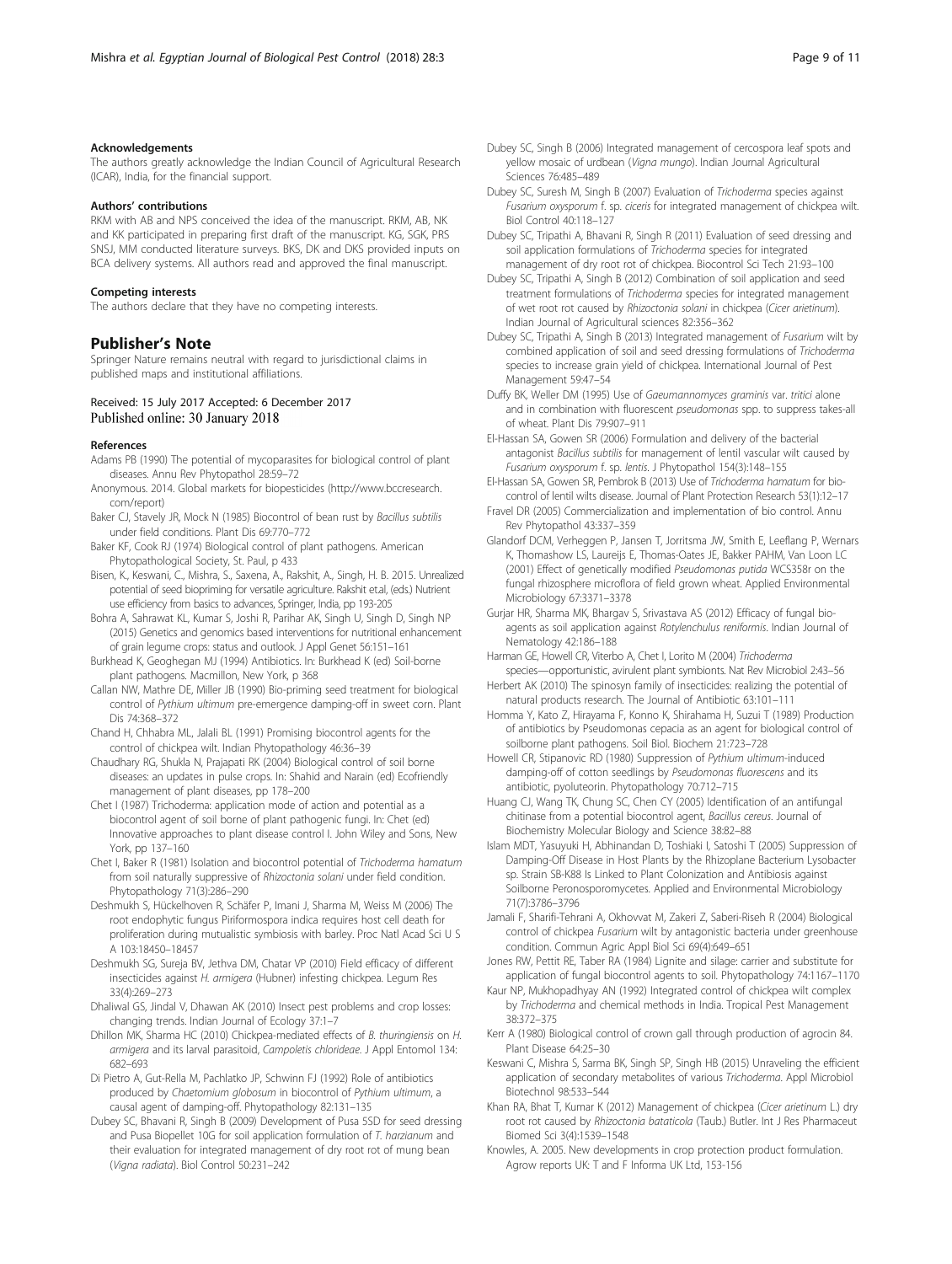<span id="page-9-0"></span>Knowles A (2006) Adjuvants and additives. T and F Informa UK Ltd, Agrow reports, London, pp 126–129

- Koumoutsi A, Chen XH, Heune A, Liesegang H, Gabride H, Franke P, Vater J, Berris R (2004) Structural and functional characterization of gene clusters directing biocontrol agents. Pest Management Science 59:475–483
- Larito P, Webster J, Lomas N (1976) Trichoderma viride produce gliotoxin and viridin. Transactions of British Mycological Society 47:535
- Leclere V, Bechet M, Adam A, Guez JS, Wathelet B, Ongena M, Thonart P, Gancel F, CholletImbert M, Jacques P (2005) Mycosubtilin over-production by Bacillus subtitls BBG100 enhances the organism's antagonistic and biocontrol activities. Applied Environmental Microbiology 71:4577–4584
- Lewis JA, Fravel DR, Papavizas GC, Lumsden RD (1985) Formulation and delivery systems for biocontrol agents effective against soil borne plant pathogenic fungi. In: Peppas N, Haluska RJ (eds) Proceedings of the 12th International Symposium on Controlled Release of Bioactive Materials. The Controlled Release Society, Lincolnshire, pp 341–342
- Lo CT, Nelson EB, Hayes CK, Harman GE (1998) Ecological studies of transformed Trichoderma harzianum strain 1295-22 in the rhizosphere and on the phylloplane of creeping bentgrass. Phytopathology 88:129–137
- Lorito M, Hayes CK, Zonia A (1994) Potential of genes and gene products from Trichoderma sp. and Gliocladium sp. for the development of biological pesticides. Mol Biotechnol 2:209–217
- Margam VM, Coates BS, Ba MN, Sun W, Binso-Dabire CL, Baoua I, Ishiyaku MF, Shukle JT, Hellmich RL, Covas FG, Ramasamy S, Armstrong J, Pittendrigh BR, Murdock LL (2011) Geographic distribution of phylogenetically-distinct legume pod borer Maruca vitrata (Lepidoptera: Pyraloidea: Crambidae). Mol Biol Rep 38:893–903
- Martinez C, Blanc F, Le CE, Besnard O, Nicole M, Baccou JC (2001) Salicylic acid and ethylene pathways are differentially activated in melon cotyledons by active or heatdenatured cellulase from Trichoderma longibrachiatum. Plant Physiol 127:334–344
- Martins SJ, Vasconcelos FH, de Medeiros R, de Souza M, Vilela ML, de Resende P, Martins RJ (2013) Biological control of bacterial wilt of common bean by plant growth-promoting Rhizobacteria. Biol Control 66:65–71
- Meena B, Radhajeyalakshmi R, Marimuthu T, Vidhyasekaran P, Velazhahan R (2002) Biological control of groundnut late leaf spot and rust by seed and foliar applications of a powder formulation of P. fluorescens. Biocontrol Sci Tech 12:195–204
- Mehrotra RS, Claudius GR (1972) Biological control of root rots and wilts diseases of Lens culinaris Medic. Plant Soil 39:657–664
- Mishra RK, Naimuddin, Krishna Kumar, Sujaynand GK, Jagdeeswaran R, Saabale PR, Akram M, Singh NP (2016) Production and popularization of biological control agents to enhance pulse production: an eco-friendly approach. ICAR-Indian Institute of Pulses Research, Kanpur
- Mishra RK, Pandey KK (2010) Effect of application of PGPR and neemazal on management of pea rust (Uromyces fabae). Journal of Basic and Applied Microbiology 1&2:115–119
- Mishra RK, Saabale PR, Naimuddin, Jagadeeswaran R, Mishra O (2015) Potential Trichoderma sp. from pulses rhizosphere. Pulses newsletter, p 3
- Moudgal RK, Lakra RK, Dahiya B (2005) Level of natural parasitisation of Melanagromyza obtusa (Malloch) (Diptera: Agromyzidae) on pigeon pea at Hisar. Entomon 30(3):273–274
- Moyne AL, Shelby R, Cleveland TE, Tuzun S (2001) Bacillomycin D: an iturin with antifungal activity against Aspergillus flavus. Journal of Applied Microbiology 90(4):622–629
- Mukherjee PK, Haware MP (1993) Biological control of botrytis gray mold of chickpea. International Chickpea Newsletter 28:14–15
- NAAS (2013) Biopesticides-quality assurance. Policy paper no.62. National Academy of Agricultural Sciences, New Delhi, p 20
- Neeraj KS (2011) Organic amendments to soil inoculated arbuscular mycorrhizal fungi and P. fluorescens treatments reduce the development of root-rot disease and enhance the yield of Phaseolus vulgaris L. European Journal Soil Biology 47:288–295
- Nene YL (2006) Indian pulses through the millennia. Asian Agri-History 10(3):179–202 Otsu Y, Matsuda Y, Mori H, Ueki H, Nakajima T, Fujiwara K, Matsumoto M, Azuma N, Kakutani K, Nonomura T, Sakuratami Y, Shinogi T, Tosa Y, Mayama S, Toyode H (2004) Stable phyllosphere colonization by entomopathogenic
- bacterium Pseudomonas fluorescens KPM-018P and biological control of phytophagous ladybird beetles Epilachna vigintioctopunctata (Coleoptera: Coccinellidae). Biocontrol Sci Tech 14:427–439
- Pal KK, B. McSpaddon Gardener (2006) Biological control of plant pathogens. The Plant Health Instructor:117–120. doi[:https://doi.org/10.1094/PHI-A](http://dx.doi.org/10.1094/PHI-A)
- Pande S, Sharma M, Gopika (2013) An updated review of biology, pathogenicity, epidemiology and management of wilt disease of pigeon pea (Cajanus cajan (L.) Millsp.) Journal of Food Legumes 26(1&2):1–14
- Parakhia AM, Vaishnav MV (1986) Bio-control of Rhizoctonia bataticola. Indian Phytopathology 39:439–440
- Pawar VM, Thombre UT (1992) Prospects of baculovirus in integrated pest management of pulses. In: Ananthkrishnan TN (ed) Emerging trends in biocontrol of phytophagous insects. Oxford and IBH Publishing Company Private Limited, New Delhi, pp 253–258
- Pillai AK, Selvaraj S, Agnihotri M (2016) Seasonal abundance of Campoletis chlorideae Uchida (hymenoptera: Ichneumonidae), a larval parasitoid of Helicoverpa armigera (Hubner) hardwick in chickpea. Legum Res 39(4):643–647
- Prasad RD, Rangeshwaran R (1999) Granular formulation of Trichoderma and Gliocladium spp. in biocontrol of R. solani of chickpea. Journal of Mycology and Plant Pathology 29:222–226
- Purushottam A, Swarnalakshmi K, Saabale PR, Ninawe AS (2014) On-farm demonstrations of Trichoderma harzianum in pulse crops under rainfed conditions of Bundelkhand—a case study. International Journal of Current Microbiology and Applied Science 3(11):471–478
- Raguchander T, Rajappan K, Samiappan R (1998) Influence of biocontrol agents and organic amendment on soybean root rot. Int J Trop Agric 35:23–29
- Ranga Rao GV, Rupela OP, Rameshwar Rao V, Reddy YVR (2007) Role of biopesticides in crop protection: present status and future prospects. Indian Journal of Plant Protection 35(1):1–9
- Roh JY, Choi, Li MS, Jin BR, Je YH (2007) Bacillus thuringiensis as a specific, safe, and effective tool for insect pest control. Journal of Microbiology Biotechnology 17:547–559
- Sakthivel N, Sivamani E, Unnmalai N, Gananamanickam S (1986) Plant growth promoting rhizobacterial in enhancing plant growth and suppressing plant pathogens. Curr Sci 55(1):22–25
- Sandra AI, Wright CH, Zumoff LS, Steven VB (2001) Pantoea agglomerans strain EH318 produces two antibiotics that inhibit Erwinia amylovora in vitro. Applied Environmental Microbiology 67:282–292
- Senthilkumar M, Swarnalakshmi K, Govindasamy V, Lee YK, Annapurna K (2009) Biocontrol potential of soybean bacterial endophytes against charcoal rot fungus, Rhizoctonia bataticola. Curr Microbiol 58:288–293
- Shanahan P, O'Sullivan D, Simpson P, Glennon J, O'Gara F (1992) Isolation of 2,4 diacetylphloroglucinol from a fluorescent pseudomonad and investigation of physiological parameters influencing its production. Applied Environmental Microbiology 58:353–358
- Siddiqui ZA, Irshad Mahmood SH, Mahmood I, Hayat S (1998) Biocontrol of Heterodera cajani and Fusarium udum on pigeon pea using Glomus mosseae, Paecilomuces lilacinus and Pseudomonas fluorescens. Thai Journal of Agricultural Sciences 31:310–321
- Singh A, Jain A, Sarma BK, Upadhyay RS, Singh HB (2014) Rhizosphere competent microbial consortium mediates rapid changes in phenolic profiles in chickpea during Sclerotium rolfsii infection. Microbiol Res 169:353–360
- Singh AU, Prasad D (2014) Efficacy of fungal bioagents against Rotylenchulus reniform isatrum and other antagonists on sporulation of Botrytis cinerea on dead lily leaves exposed to field condition. Phytopathology 85:393–400
- Singh HB, Singh BP, Singh SP, Sarma BK (2012) Exploring different avenues of Trichoderma as a potent biofortified and plant growth promoting candidate—an overview. Review of Plant Pathology 5:315–426
- Singh RS, Chakravorty S, Chandra M (2013) Diversity of pod associated insect pests and natural enemies in pigeon pea, their relative abundance and crop losses in Bundelkhand region, India. Flora and Fauna 19(2):294–302
- Smith KP, Havey MJ, Handelsman J (1993) Suppression of cottony leak of cucumber with Bacillus cereus strain UW85. Plant Disease 77:139–142
- Thomashow LS, Weller DM, Bonsall RF, Pierson LS (1990) Production of the antibiotic phenazine I-carboxylic acid by fluorescent Pseudomonas species in the rhizosphere of wheat. Applied Environmental Microbiology 56:908–912
- Toohay JI, Nelson CD, Crotkov G (1965) Isolation and identification of two phenazines from a strain of Pseudomonas aureofaciens. Canadian Journal Botany 43:1055–1062
- Tronsmo A, Dennis C (1983) The use of Trichoderma species to control strawberry fruit rots. Neth J Plant Pathol 83:449–459
- Tronsmo A, Harman N (1992) Effect of temperature on antagonistic properties of Trichoderma species. Transactions of British Mycological Society 71:469
- Vaidya RJ, Shah IM, Vyas PR, Chhatpar HS (2001) Production of chitinase and its optimization from a novel isolate Alcaligenes xylosoxydans: potential antifungal biocontrol. World J Microbiol Biotechnol 17:62–69